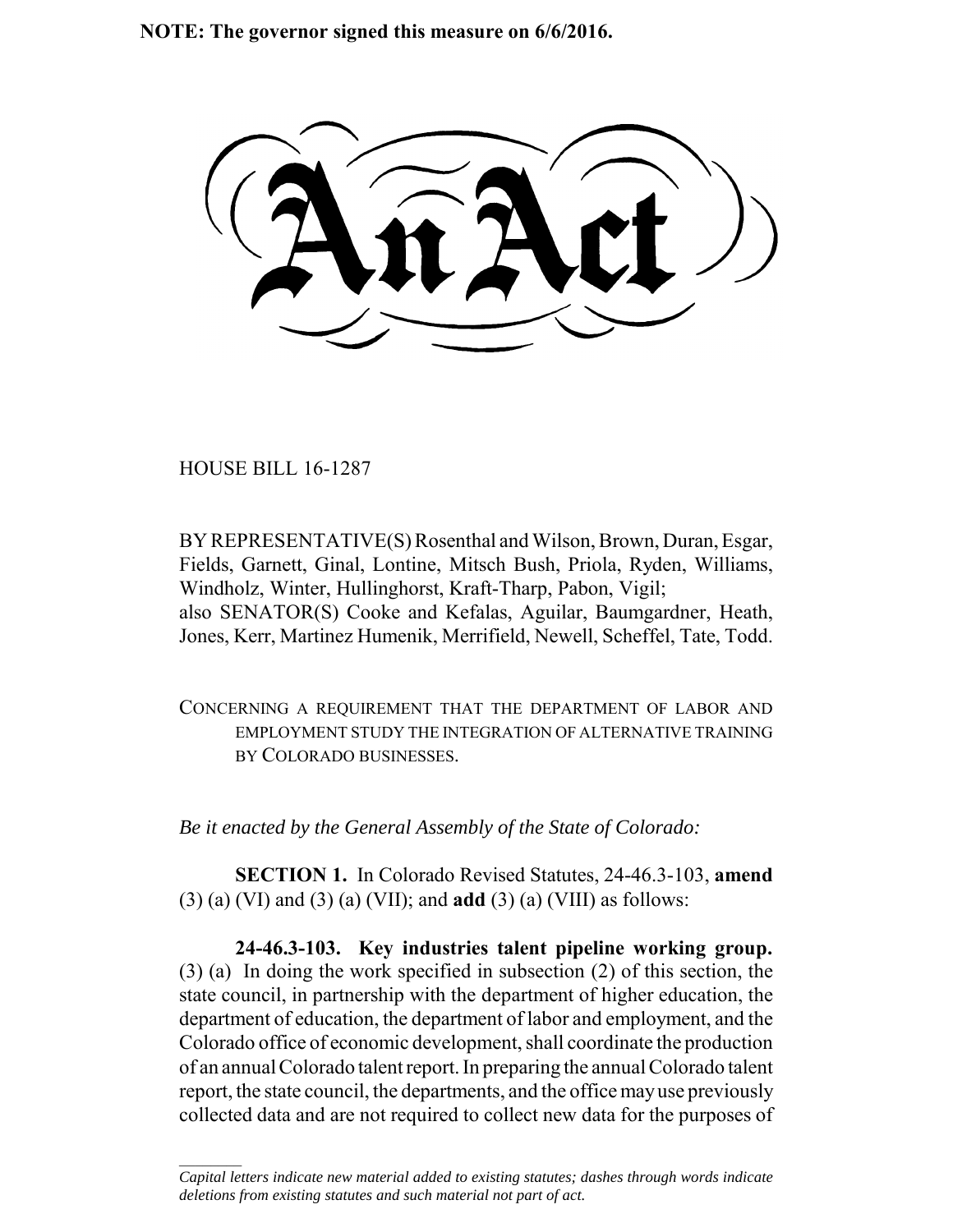the report. The talent report shall:

(VI) Include recommendations related to advancing talent pipeline and career pathways development; and

(VII) Include recommendations regarding the alignment and consistency of data nomenclature, collection practices, and data-sharing. THE RECOMMENDATIONS SHALL NOT ALLOW THE DISCLOSURE OF THE PERSONALLY IDENTIFIABLE INFORMATION OF A STUDENT ENROLLED IN KINDERGARTEN OR ONE OF GRADES ONE THROUGH TWELVE WITHOUT INFORMED WRITTEN PERMISSION FROM THE STUDENT'S PARENT OR LEGAL GUARDIAN. THE RECOMMENDATIONS MAY DISCLOSE DE-IDENTIFIED, ANONYMOUS, OR AGGREGATE KINDERGARTEN-THROUGH-TWELFTH-GRADE STUDENT DATA WITHOUT PERMISSION FROM A PARENT OR LEGAL GUARDIAN.

(VIII) INCLUDE THE REPORT AND RECOMMENDATIONS FROM THE DEPARTMENT OF LABOR AND EMPLOYMENT REGARDING PRE-APPRENTICESHIP AND APPRENTICESHIP IN COLORADO, PREPARED AS REQUIRED BY SECTION 8-15-101, C.R.S.

**SECTION 2.** In Colorado Revised Statutes, **recreate and reenact,** with **amendments**, article 15 of title 8 as follows:

**8-15-101. Pre-apprenticeship and apprenticeship study - report and recommendations - definitions - repeal.** (1) NOT LATER THAN JULY 1, 2017, THE DEPARTMENT SHALL REVIEW EMPLOYER AND EMPLOYEE REQUIREMENTS, SERVICES, PROCESSES, BENEFITS, AND OTHER REGULATIONS WITHIN THE DEPARTMENT THAT MAY IMPACT THE ESTABLISHMENT OR INTEGRATION OF PRE-APPRENTICESHIPS AND APPRENTICESHIPS INTO COLORADO BUSINESSES, INCLUDING BUT NOT LIMITED TO A REVIEW OF EXISTING RULES OF THE FOLLOWING DIVISIONS IN THE DEPARTMENT:

- (a) THE DIVISION OF UNEMPLOYMENT INSURANCE;
- (b) THE DIVISION OF WORKERS' COMPENSATION; AND
- (c) THE DIVISION OF LABOR.

(2) AFTER COMPLETING THE REVIEW REQUIRED BY SUBSECTION (1) OF THIS SECTION, THE DEPARTMENT SHALL PREPARE A REPORT AND

## PAGE 2-HOUSE BILL 16-1287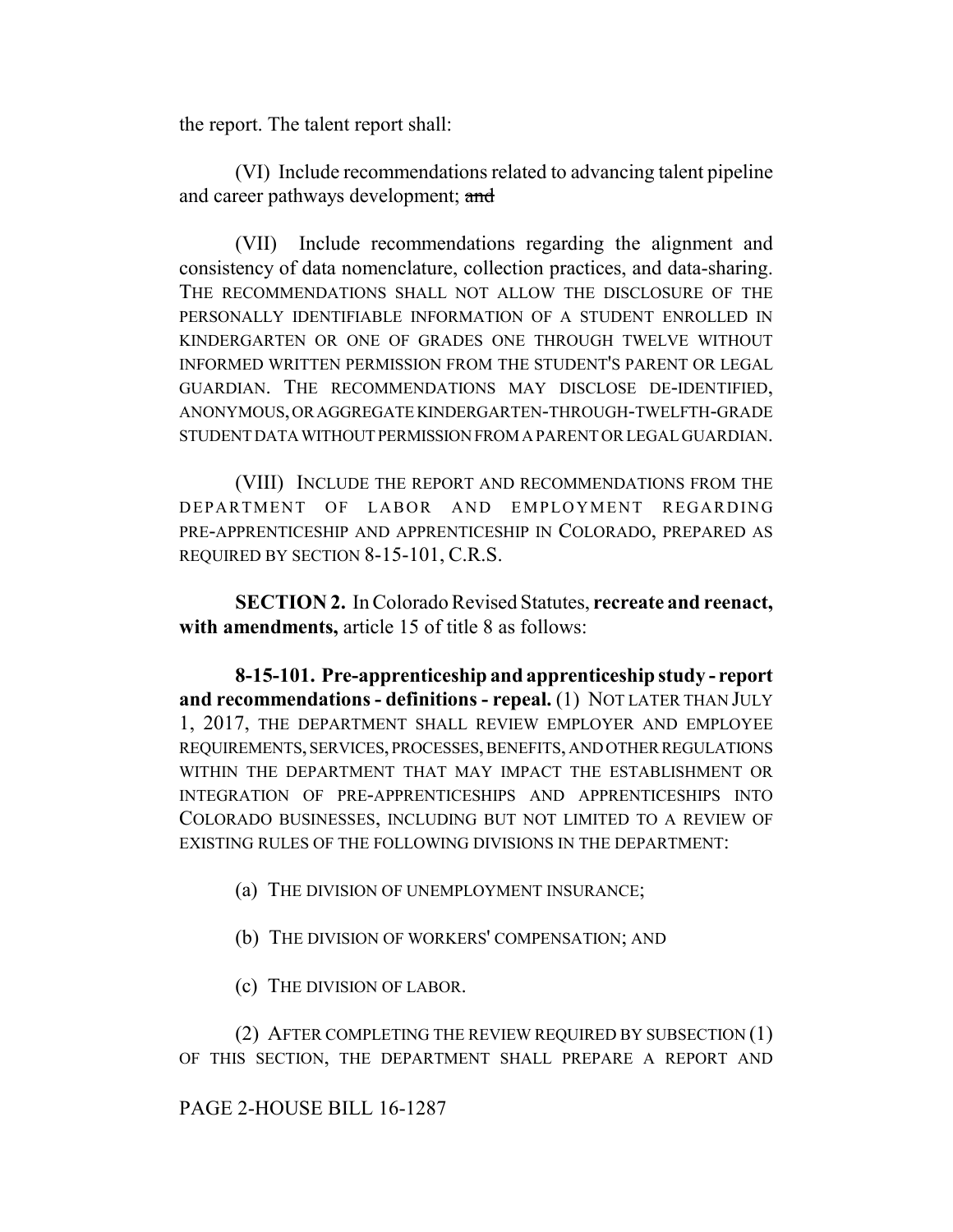ASSOCIATED RECOMMENDATIONS.

(3) AFTER ALLOWING FOR A PERIOD OF PUBLIC COMMENT OF NOT FEWER THAN FIFTEEN DAYS, THE DEPARTMENT SHALL SUBMIT THE REPORT AND RECOMMENDATIONS TO:

(a) THE SENATE COMMITTEE ON BUSINESS, LABOR, AND TECHNOLOGY OR ITS SUCCESSOR COMMITTEE;

(b) THE HOUSE OF REPRESENTATIVES COMMITTEE ON BUSINESS AFFAIRS AND LABOR OR ITS SUCCESSOR COMMITTEE; AND

(c) THE STATE WORK FORCE DEVELOPMENT COUNCIL FOR INCLUSION IN THE ANNUAL COLORADO TALENT REPORT, DESCRIBED IN SECTION 24-46.3-103 (3) (a), C.R.S.

(4) FOR PURPOSES OF THIS SECTION:

(a) "DEPARTMENT" MEANS THE DEPARTMENT OF LABOR AND EMPLOYMENT.

(b) "PRE-APPRENTICESHIP AND APPRENTICESHIP" MEANS A PROGRAM AS DEFINED BY THE STATE COUNCIL, THE DEPARTMENT, OR THE UNITED STATES DEPARTMENT OF LABOR.

(5) THIS SECTION IS REPEALED, EFFECTIVE JULY 1, 2017.

**SECTION 3. Act subject to petition - effective date.** This act takes effect at 12:01 a.m. on the day following the expiration of the ninety-day period after final adjournment of the general assembly (August 10, 2016, if adjournment sine die is on May 11, 2016); except that, if a referendum petition is filed pursuant to section 1 (3) of article V of the state constitution against this act or an item, section, or part of this act within such period, then the act, item, section, or part will not take effect unless